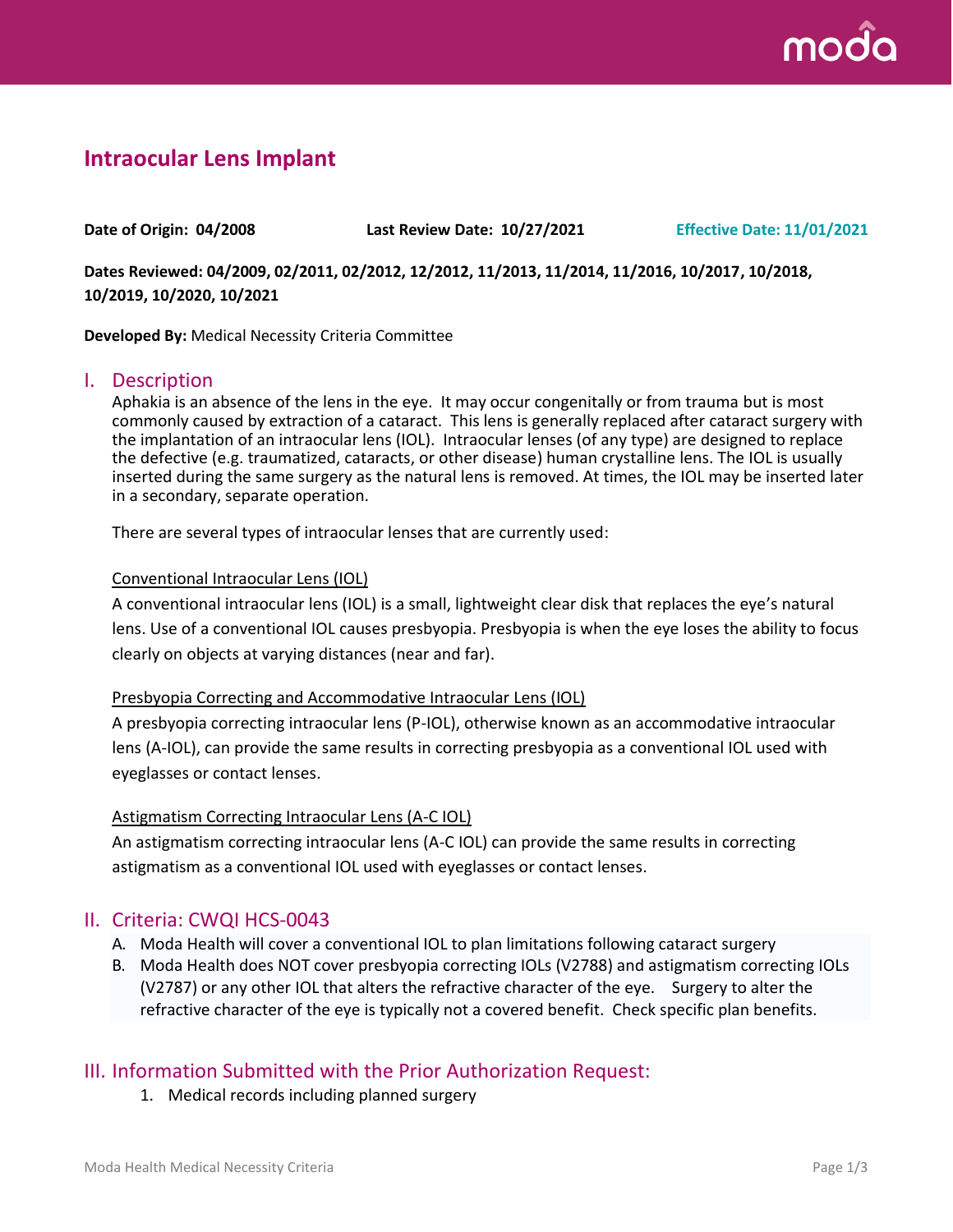# IV. CPT or HCPC codes covered:

| <b>Codes</b> | <b>Description</b>                                                              |
|--------------|---------------------------------------------------------------------------------|
| V2630        | Anterior chamber intraocular lens                                               |
| V2631        | Iris supported intraocular lens                                                 |
| V2632        | Posterior chamber intraocular lens                                              |
| V2797        | Vision supply, accessory, and/or service component of another HCPCS vision code |

# V. CPT or HCPC codes NOT covered:

| <b>Codes</b> | <b>Description</b>                                  |
|--------------|-----------------------------------------------------|
| V2787        | Astigmatism correcting function of intraocular lens |
| V2788        | Presbyopia correcting function of intraocular lens  |

# VI. Annual Review History

| <b>Review Date</b> | <b>Revisions</b>                                                      | <b>Effective Date</b> |
|--------------------|-----------------------------------------------------------------------|-----------------------|
| 12/2012            | Annual Review: Added table with review date, revisions, and effective | 01/01/2013            |
|                    | date.                                                                 |                       |
| 11/13              | Annual Review: No changes                                             | 11/27/2013            |
| 12/2014            | Annual Review: No changes                                             | 12/3/2014             |
| 11/2016            | Annual Review: Added ICD-10, HCPC codes                               | 11/30/2016            |
| 10/2017            | Annual Review: No change                                              | 10/25/2017            |
| 10/2018            | <b>Annual Review</b>                                                  | 10/25/2018            |
| 10/2019            | Annual Review: No changes                                             | 11/01/2019            |
| 10/2020            | Annual Review: No changes                                             | 11/02/2020            |
| 10/2021            | Annual Review: Removed 'cost alternative' wording                     | 11/1/2021             |

# VII. References

- 1. Centers for Medicare and Medicaid Services (CMS). National Coverage Determination (NCD) for intraocular lenses (IOLs) (80.12). Effective 5/19/97. Accessed February 10, 2010 at: [http://www.cms.hhs.gov/manuals/downloads/ncd103c1\\_Part1.pdf](http://www.cms.hhs.gov/manuals/downloads/ncd103c1_Part1.pdf)
- 2. Menapace R, Findl O, Kriechbaum K, et al. Accomodating intraocular lenses: a critical review of present and future concepts. Graefes Arch Clin Exp Ophthalmol. 2007 Apr;245(4):473-89.
- 3. Mendicute J, Irigoyen C, Aramberri J, et al. Foldable toric lens for astigmatism correction in cataract patients. J Cataract Refract Surg. 2008 Apr;34(4):601-7.
- 4. Tonekaboni K, Whitsett AJ. The IOL horizon: accommodative intraocular lenses. Optometry. 2005 Mar;76(3):185-90.